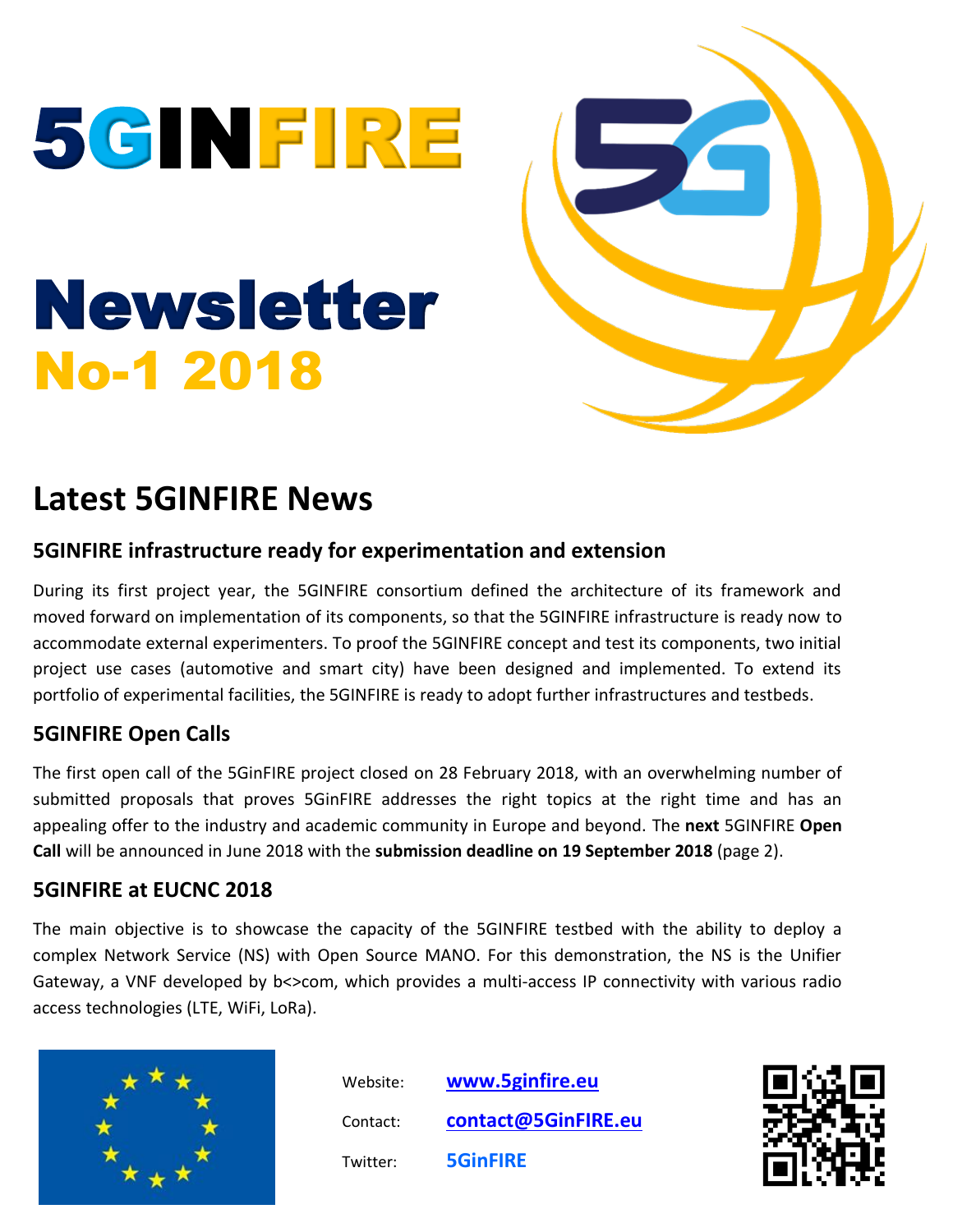

# **5GINFIRE Competitive Open Calls**

**Initial experiments and additional functionalities and infrastructures for experimentation**

# **Results of the 1st Open Call, phase 1**

**The first phase of the 5GINFIRE Open Call closed on 28 February 2018, with in total 43 eligible proposals were received, requesting more than 3.4 million €, competing for a total available funding of 0.75 million €.**

A total of 25 proposals for experiments were received, requesting almost 1.8 million €. Remarkably 12 proposals were received from SMEs, representing almost 50% of the proposers. Two proposals were received from industry, seven from academia and four from research institutes. Five experiment proposals have been granted.

Furthermore, a total of 18 proposals for new infrastructures and functionalities were received, requesting more than 1.6 million €. Also in this category SMEs were very active with six proposals. Seven proposals were received from research institutes and six from academia. Two proposals for new infrastructures have been granted.

# **1 st Open Call, phase 2, announcement – submission deadline on 19 September 2018**

#### **Call identifier: 5ginfire-1-2**

The main technical objective of 5GinFIRE is to build and operate an open and extensible 5G NFV-based reference (Open5G-NFV) ecosystem of experimental facilities that not only integrates existing FIRE facilities with new vertical-specific ones, but also lays down the foundations for instantiating fully softwarized architectures of vertical industries and experimenting with them. In alignment with the overall project objectives 5GINFIRE is organizing a competitive open call targeting external organizations, industry including SMEs, research institutions, and academia, interested to perform **experiments** on the top of the infrastructure provided by 5GinFIRE. In order to further improve the 5GinFIRE ecosystem and add **new** needed **functionalities** for experimenters, the open call mechanism is also used to involve third parties, which are able to provide the needed **additional infrastructures** and functionalities.

#### **Available budget for this open call:**

- 375,000€ for experiment proposals (maximum funding per accepted proposal: 75,000€)
- 180,000€ for proposals on new functionalities (maximum funding per accepted proposal: 60,000€)
- 250,000€ for additional infrastructures proposals (maximum funding per accepted proposal: 125,000€)

#### **Important dates:**

- Mandatory feasibility check deadline: 12 September 2018 at 17:00 Brussels local time
- Submission deadline: 19 September 2018 at 17:00 Brussels local time

Proposals will only be accepted from a single party eligible for participation in EC H2020-projects.

### **More information about this and further open calls can be found on the project website [www.5ginfire.eu.](http://www.5ginfire.eu/)**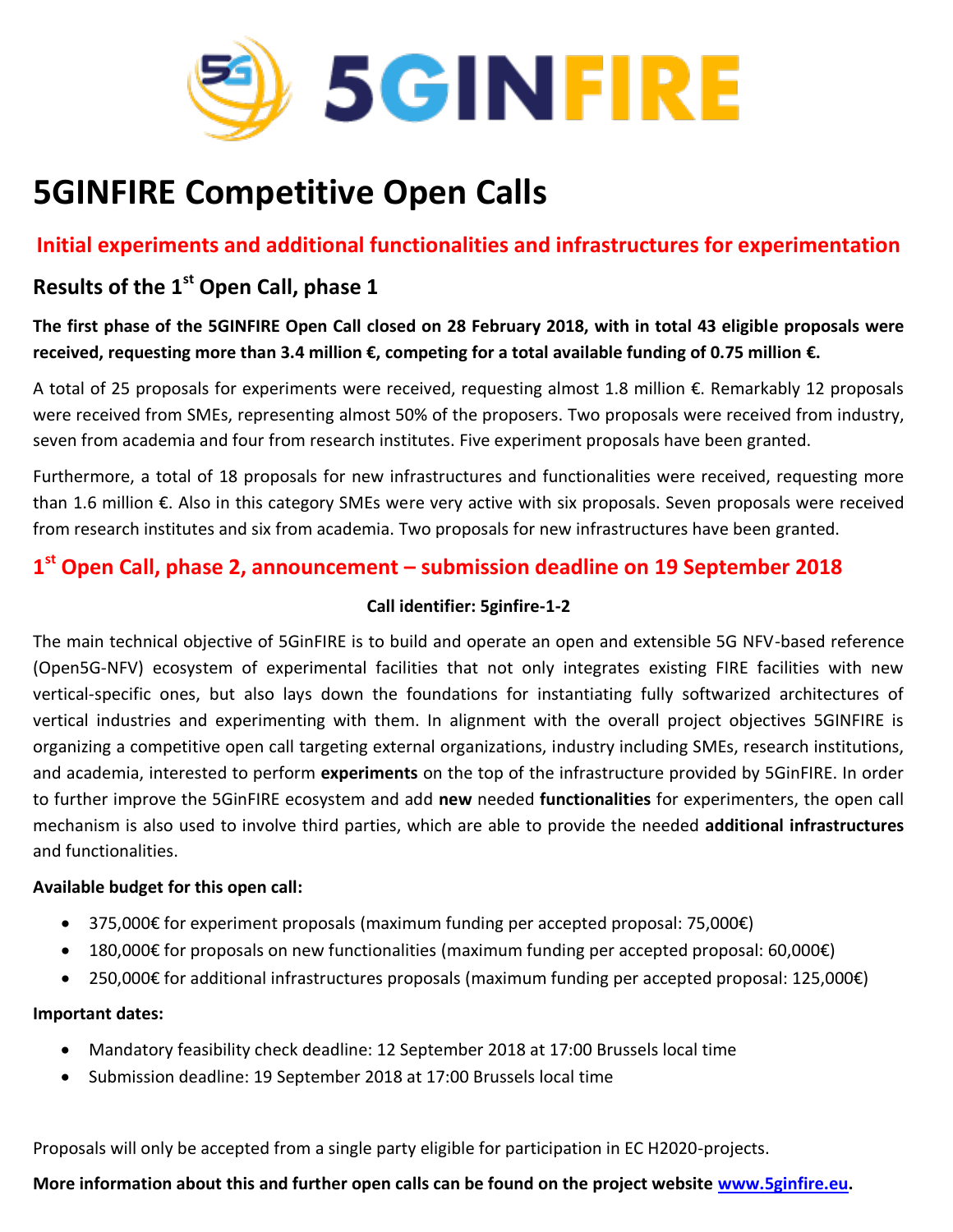

# **News from 5GINFIRE Testbeds**

## **Smart City Safety**

**Intelligent Technology for Improving Citizen Safety in Smart Cities - 5G for improving people's safety Immersive and 360-degree video monitoring**

Given the critical importance of security in cities, innovative advances in wireless communication systems are increasingly improving the safety of city inhabitants. New services such as audio and video monitoring of public areas and automated municipality rule infraction detection allow a quicker response to threats. Based on this context, the Smart Internet Lab at the University of Bristol has been deploying a Smart city safety use case as a proof of concept. This is designed to identify suspicious activities in the city.



**The Smart City Safety team, Dr. Aloizio Pereira Da Silva & Mr. Monchai Bunyakitanon**

Many of today's municipalities are becoming test beds for Smart city experimentation where technological capabilities are addressing daily needs. The services can include parking, water treatment and city security. The University of Bristol is working to provide the 5GinFIRE platform, a Smart city safety use case, through utilizing open-source frameworks (i.e. OpenStack, OpenDayLight, etc).

## **Automotive**

#### **Context-aware Solutions for Assisted Driving – Video-based Car Overtaking**

Driver assistance systems can be used to improve road and car safety, reduce driving fatigue and provide a more efficient driving experience. One example of such a service can be the video-based car overtaking where the idea is to transmit real-time video



images so that a vehicle can make a decision of overtaking when the visibility of the road is not sufficient to take a clear decision. In this context, using the automotive testbed deployed by Instituto de Telecomunicações, Aveiro, and to validate the functionalities of the 5GinFIRE platform, we were able to stream a live video from the front vehicle to the RSU through IEEE 802.11p/WAVE, being transcoded by a VNF video transcoding located at the edge of the infrastructure and deployed using the NFV MANO stack, and then being transmitted again to the rear vehicle using the same communication technology.